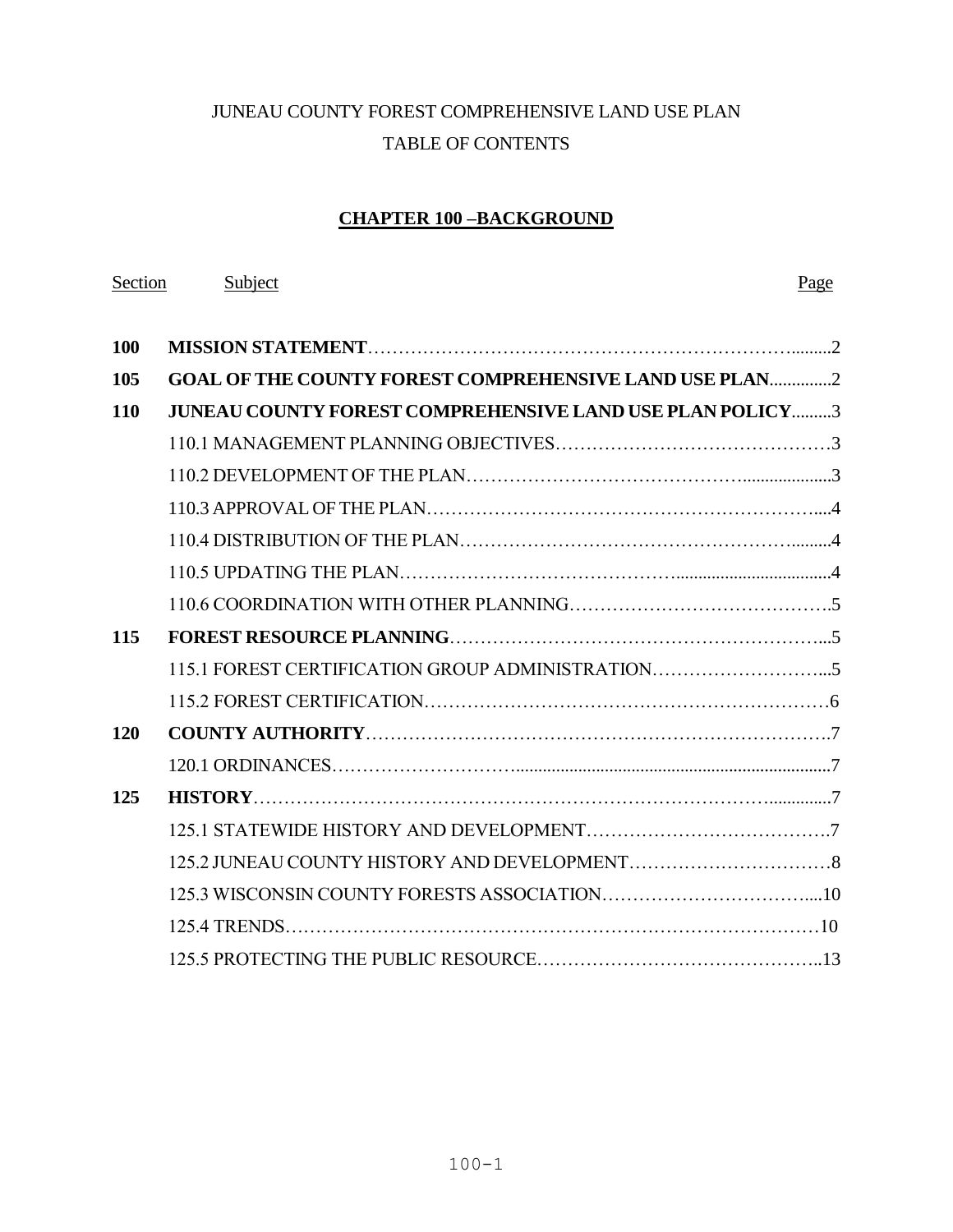### **100 MISSION STATEMENT**

The mission of the Juneau County Forest is to manage, conserve and protect natural resources on a sustainable basis for present and future generations. These resources, such as those provided by the Juneau County Forest, are the base for addressing the ecological and socioeconomic needs of society.

County Forest resources should be protected from natural catastrophes such as fire, insect and disease outbreaks, and from human threats such as encroachment, over-utilization, environmental degradation and excessive development. While managing for environmental needs including watershed protection and conservation of biotic diversity, these same resources must also be managed to provide for socioeconomic needs. The County Forest under sustainable practices can provide a steady flow of raw materials for wood-using industries that provide a wide variety of products fulfilling consumer demands as well as provide for abundant outdoor recreational opportunities.

# **105 GOAL OF THE COUNTY FOREST COMPREHENSIVE LAND USE PLAN (Hereafter referred to as the "Plan")**

To administer the Juneau County Forest program consistent with the mission statement and the purpose and direction of the County Forest Law as stated in s. 28.11, Wis. Stats., giving consideration to input from citizens and groups. The purpose of the County Forest Law being:

" ... to provide the basis for a permanent program of county forests and to enable and encourage the planned development and management of the County Forests for optimum production of forest products together with recreational opportunities, wildlife, watershed protection and stabilization of stream flow, giving full recognition to the concept of multiple use to assure maximum public benefits; to protect the public rights, interests and investments in such lands; and to compensate the counties for the public uses, benefits and privileges these lands provide; all in a manner which will provide a reasonable revenue to the towns in which such lands lie."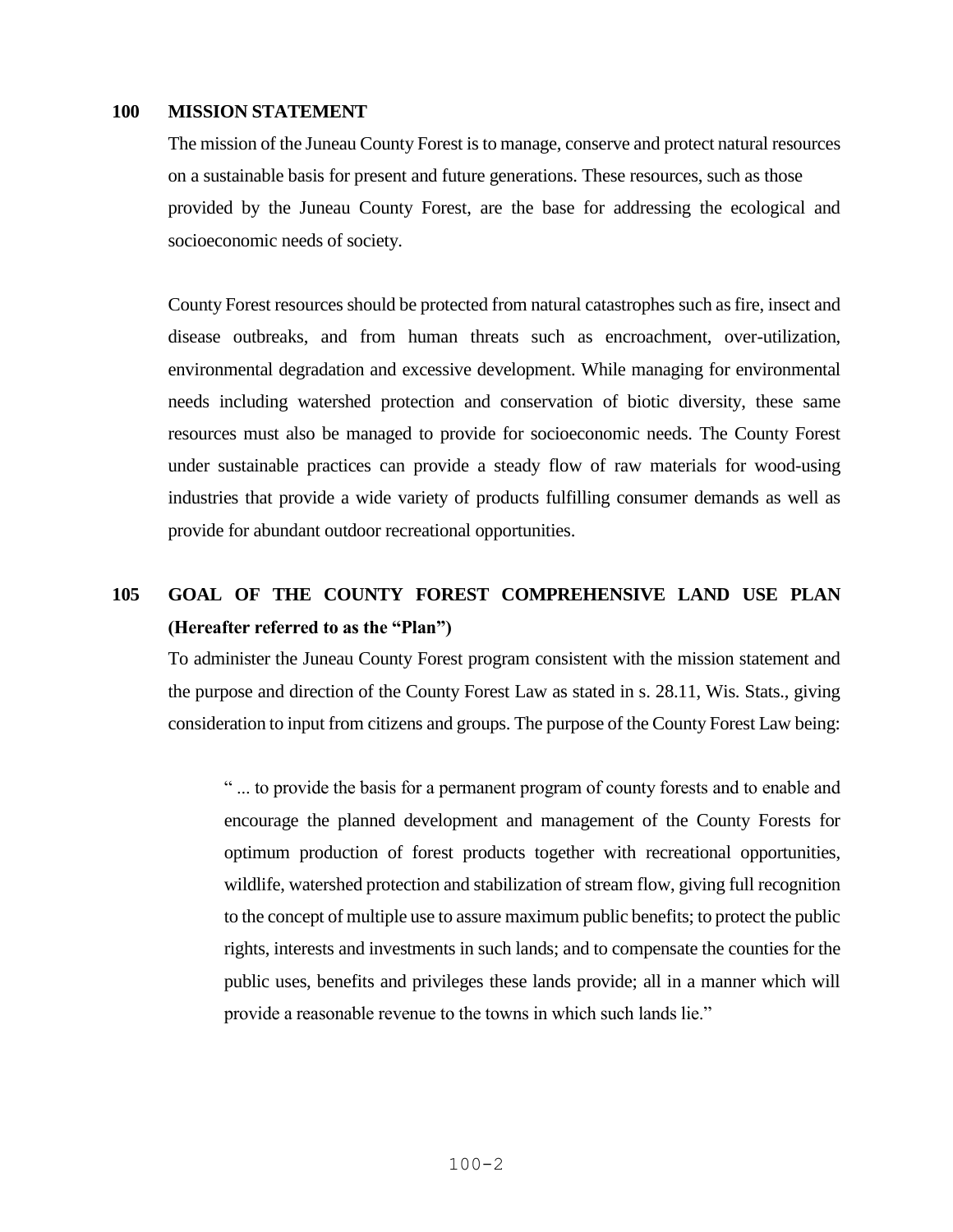### **110 JUNEAU COUNTY FOREST COMPREHENSIVE LAND USE PLAN POLICY**

 This plan shall incorporate or reference all official County Forest policies, pertinent county regulations, planning documents and the needs and actions for the period 2021 through 2035.

This plan is the official authority for management on Juneau County Forest lands enrolled under Wisconsin County Forest Law s.28.11. This plan may be encompassed within required local planning efforts. No other local planning efforts will supersede the authority of this plan.

### 110.1 MANAGEMENT PLANNING OBJECTIVES

Management planning shall be used to establish objectives, policies, procedures, rules and regulations, and to promote an efficient and orderly program of development and management of the County Forest in the interest of:

- 1. Determining needs and priorities.
- 2. Achieving goals set forth in the mission statement of this plan.
- 3. Satisfying the statutory requirements of s. 28.11, Wis. Stats.
- 4. Satisfying requirements for participation in various State and Federal aid programs.
- 5. Providing broad long-term and detailed short-term guidelines for actions.

# 110.2 DEVELOPMENT OF THE PLAN

Section 28.11, Wis. Stats., places the responsibility for the plan development on the Land, Forestry and Parks Committee with technical assistance from the Wisconsin Department of Natural Resources (DNR) and other agencies. The County Forest Administrator will take the lead at the Committee's request. Public participation will be solicited and considered throughout the planning process. Public participation and inputs into the plan should consider s. 28.11, Wis. Stats., which governs the County Forest program and provides the sideboards to which this plan must adhere.

Juneau County's public participation process includes the following:

The Juneau County Land, Forestry and Parks Department will develop the first draft of individual chapters and present them to the Land, Forestry, Parks and Zoning Committee for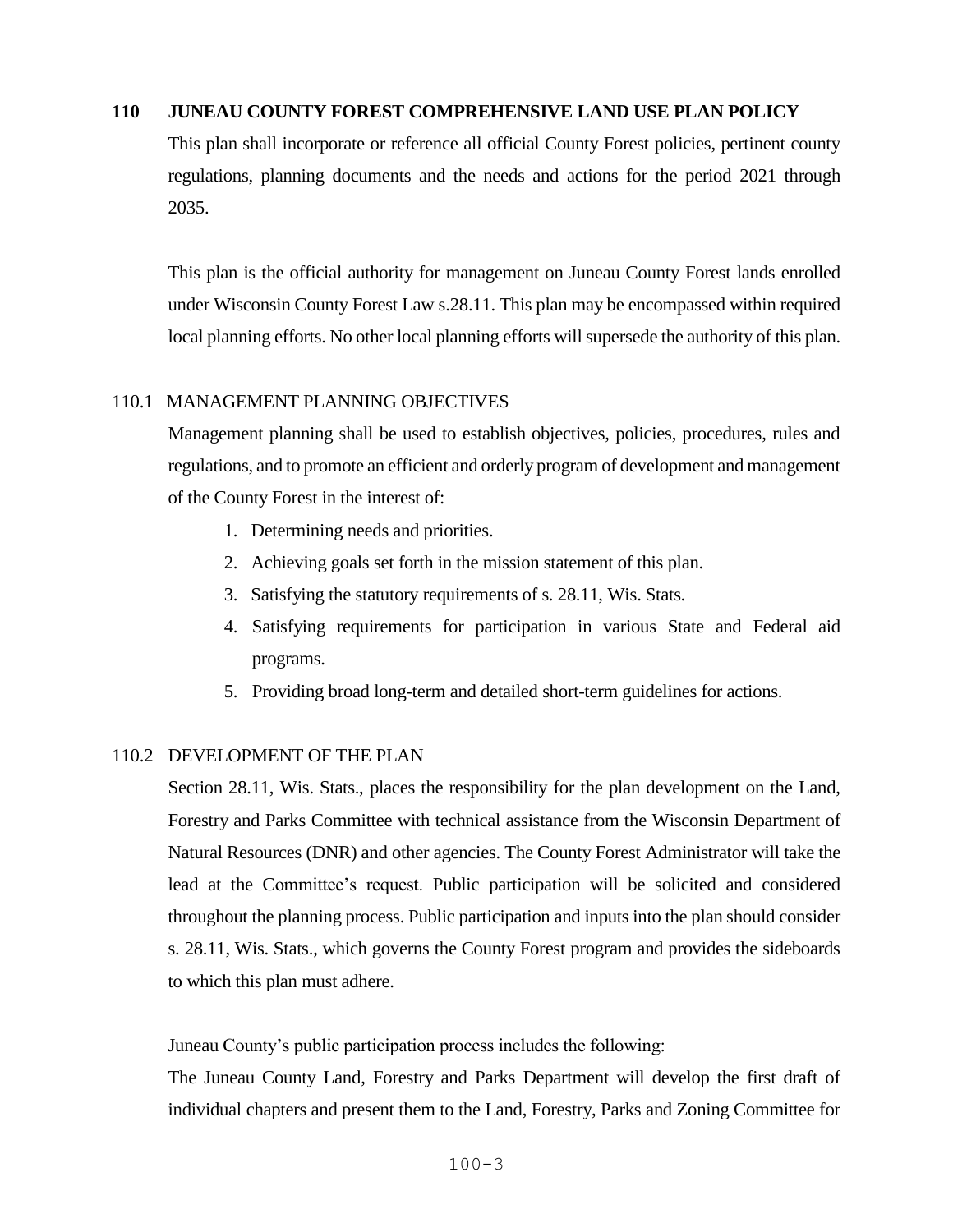review. After approval of the draft by Committee, individual chapters will be posted on the Juneau County Forestry webpage for a 30 day review period by the public. The pubic may submit comments directly to the Land, Forestry and Parks Department for consideration.

The Juneau County Land, Forestry and Parks Department will also consider soliciting for public comment through online survey tools, social media, notices in the County newspaper and announcements at Town halls.

## 110.3 APPROVAL OF THE PLAN

Comments received should be given consideration during plan development. The Committee will then present the plan to the County Board for their approval. Following County Board approval, the plan will then be forwarded to the Wisconsin Department of Natural Resources for review and any approvals required by s. 28.11, Wis. Stats.

### 110.4 DISTRIBUTION OF THE PLAN

Each member of the County Board will have access to a copy of the plan at the time of initial review and approval. Updated official copies will be maintained by the Forest Administrator and made available at the Juneau County Forestry Office or electronically.

Plan and future amendments will be distributed to the following, either as electronic versions of the Plan, Plan amendments, or as electronic links to the documents:

- 1. Department of Natural Resources Liaison and County Forest & Public Lands Specialist.
- 2. Executive Director- Wisconsin County Forest Association.

### 110.5 UPDATING THE PLAN

Necessary changes in policy and procedure will be incorporated into the plan by amendment as required. Amendments to the plan will require approval by both the County Board and the Department of Natural Resources as stated in s. 28.11(5) (a), Wis. Stats. Changes to official County Forest Blocking Boundary require County Board approval. The annual County Board approved Work Plan, budget, and annual accomplishment report are appended to the plan and do not require official Department of Natural Resources approval. In addition, changes to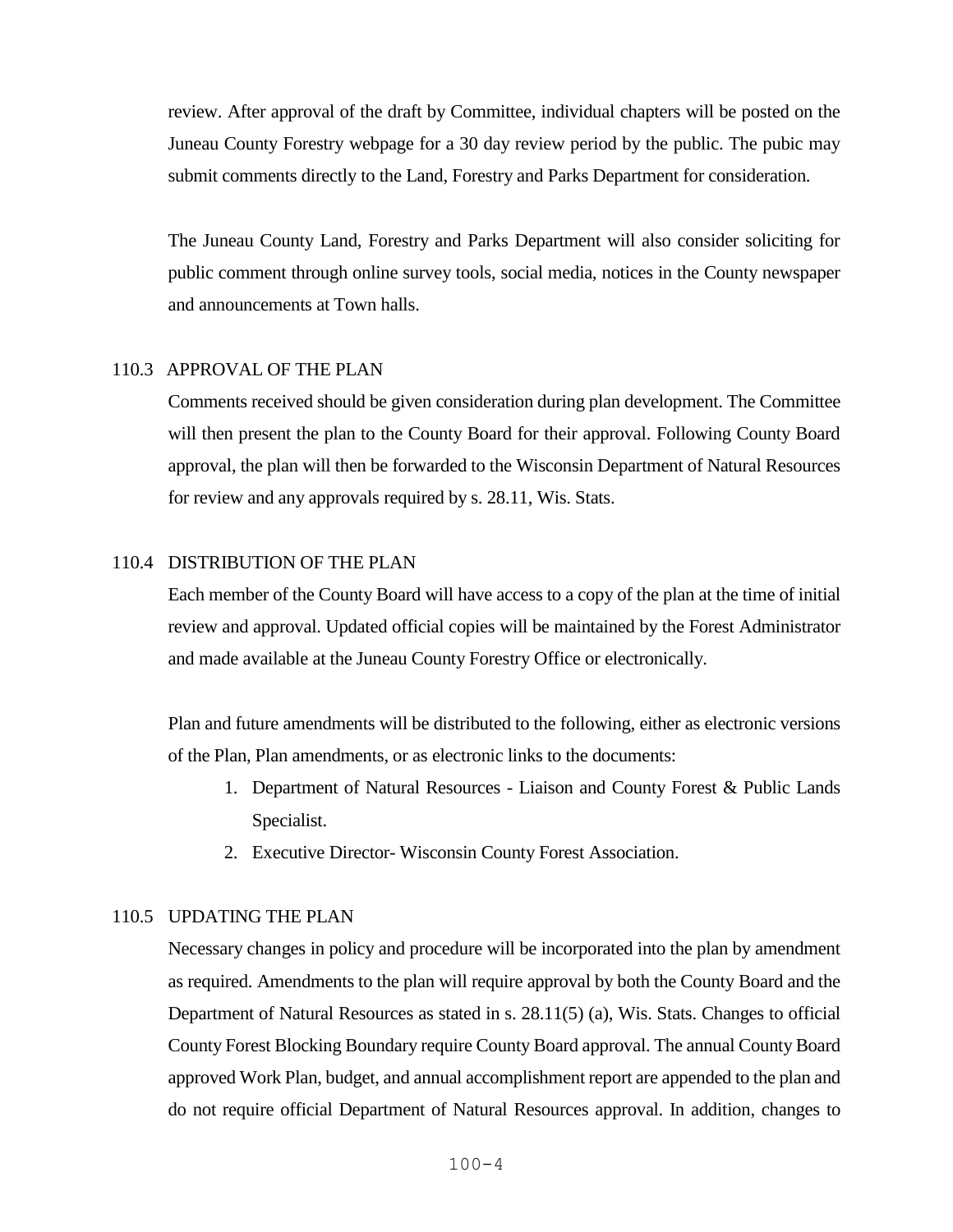Chapters 1000, 2000, 3000, 4000 do not require a plan amendment or official Department of Natural Resources approval, with the exception of the official County Forest Blocking Boundary.

## 110.6 COORDINATION WITH OTHER PLANNING

The development of this plan and any future amendments to this plan will include considerations, and if warranted, participation in other local and regional planning efforts.

# **115 FOREST RESOURCE PLANNING**

The Land, Forestry, Parks and Zoning Committee will utilize procedure as set forth in the Department of Natural Resources Public Forest Lands Handbook no. 2460.5.

Updating and maintaining accurate forest compartment reconnaissance is the key to forest resource planning. The Wisconsin Field Inventory and Reporting System (WisFIRS) will be utilized as the primary tool for maintaining this data. This database will be used to analyze existing resources, evaluate management alternatives and assist in the implementation of this plan. Silviculture Guidance, as supported by Wisconsin's forestry community and Silviculture Guidance Team may be reference in forest management activities. Additional resources such as forest habitat type classification, soil surveys, and DNR's Best Management Practices for Water Quality guidelines may be utilized in management decisions.

# 115.1 FOREST CERTIFICATION GROUP ADMINISTRATION

As the certification group manager, the Department of Natural Resources will be responsible for overall administration of third-party certification efforts. The DNR County Forest  $\&$ Public Lands Specialist will work in close cooperation with the Wisconsin County Forests Association in coordinating this effort. The group manager's responsibilities will include:

- Record keeping of certification
- Coordinating communication with the certification auditing firms
- Reporting and payment of fees
- Processing new entries and departures from the groups
- Internal compliance monitoring
- Dispute resolution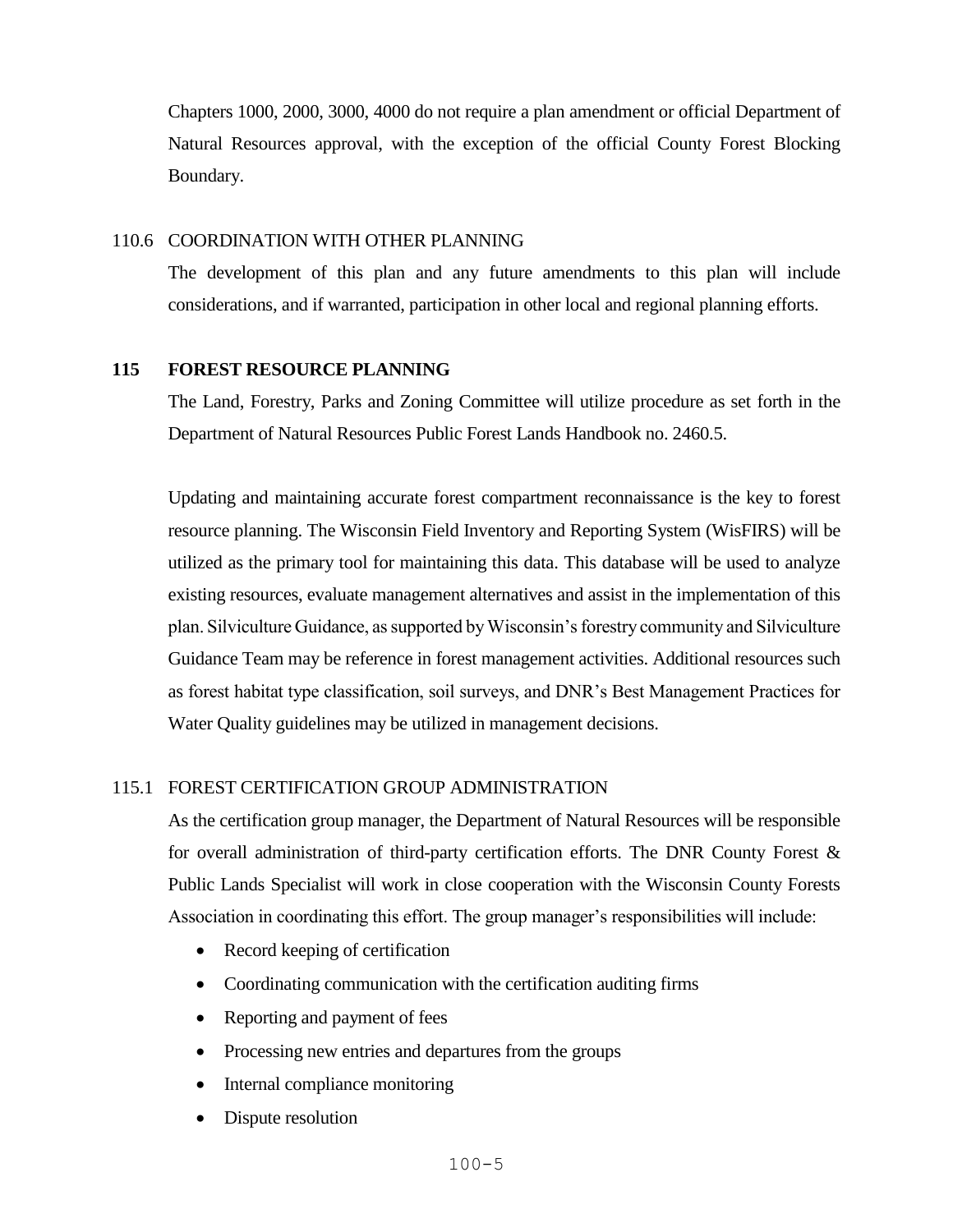Detail on the certification group administration is maintained in the Public Forest Lands Handbook.

### 115.2 FOREST CERTIFICATION

The County Forests provide a vital contribution to the State and the world by providing economic, environmental and social benefits important to our quality of life. Juneau County believes that accomplishing sustainable forestry requires a commitment and partnership from all the groups and individuals that benefit from these public lands.

Within the scope of the Wisconsin County Forest Law and the County Forest Comprehensive Land Use Plan, Juneau County will implement forestry practices that promote forest sustainability and multiple use of the forest. Management of the Forest will include the sustainable harvest of forest products and the protection of cultural, historic sites, wildlife, plants, water quality and aesthetics.

Juneau County will work in cooperation with the Department of Natural Resources and other natural resources groups / agencies in providing sustainable forestry information to those landowners and individuals impacting forest sustainability in Wisconsin. We will support research efforts to improve the health, productivity, and management of forestlands both internally and through cooperative efforts. In managing the Juneau County Forest a spectrum of forestry practices will be employed to achieve our sustainable forestry objective. Both intensive and more extensive forest management techniques will be used to provide for wildlife, forest products, recreation, aesthetics, water quality and ecosystem maintenance. In keeping with this responsibility Juneau County is committed to:

- 1. Sustainable Forestry Principles Practicing forestry to meet the present needs of society without sacrificing the ability of future generations to meet their anticipated needs.
- 2. Responsible Practices To employ practices that are economically, environmentally and socially responsible in the management of the Forest and encourage other forest owners to do the same.
- 3. Forest Health & Protection To work cooperatively with the DNR and other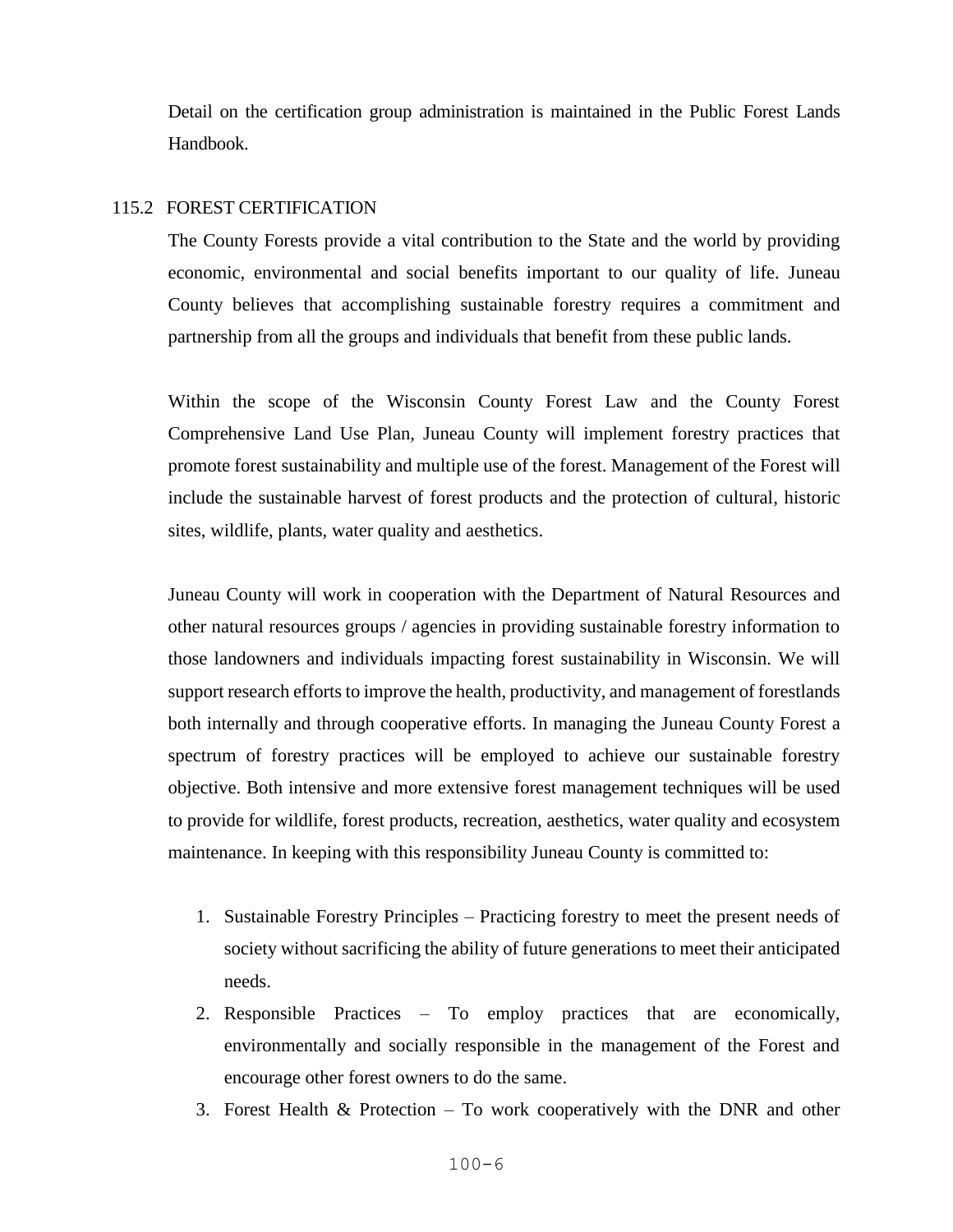agencies in protecting our forests from pests, diseases, wildfire and other damaging agents, in order to improve long-term productivity and forest health.

- 4. Unique Sites To manage areas of special biological, geographical, cultural or historical significance, in such a way as to preserve their unique qualities.
- 5. Legal Compliance To comply with applicable local, state and federal laws and regulations in the management of the Juneau County Forest.
- 6. Monitoring and Continuous Improvement To continually seek improvement in the management of the Juneau County Forest and to monitor and assess performance towards the objective of sustainable forestry.

These commitments allow the Juneau County Forest to be third party certified. This certification ensures that the management adheres to sustainable forestry and allows for increased marketability of the forest products produced.

## **120 COUNTY AUTHORITY**

The County Forest Comprehensive Land Use Plan is the official County Forest authority. The Land, Forestry, Parks and Zoning Committee of the County Board enforces the regulations governing the use of the County Forest.

### 120.1 ORDINANCES

The County ordinances that apply to the administration and management of the Juneau County Forest can be found in Chapter 1000. In addition, the following ordinances will be considered in the planning process when applicable.

- Zoning ordinance
- Floodplain Shoreland Zoning ordinance
- Non-Metallic Mining ordinance

# **125 HISTORY**

### 125.1 STATEWIDE HISTORY AND DEVELOPMENT

In 1927, the State Legislature passed the Forest Crop Law, authorizing counties to create county forests. An opinion of the Attorney General with reference to the Forest Crop Law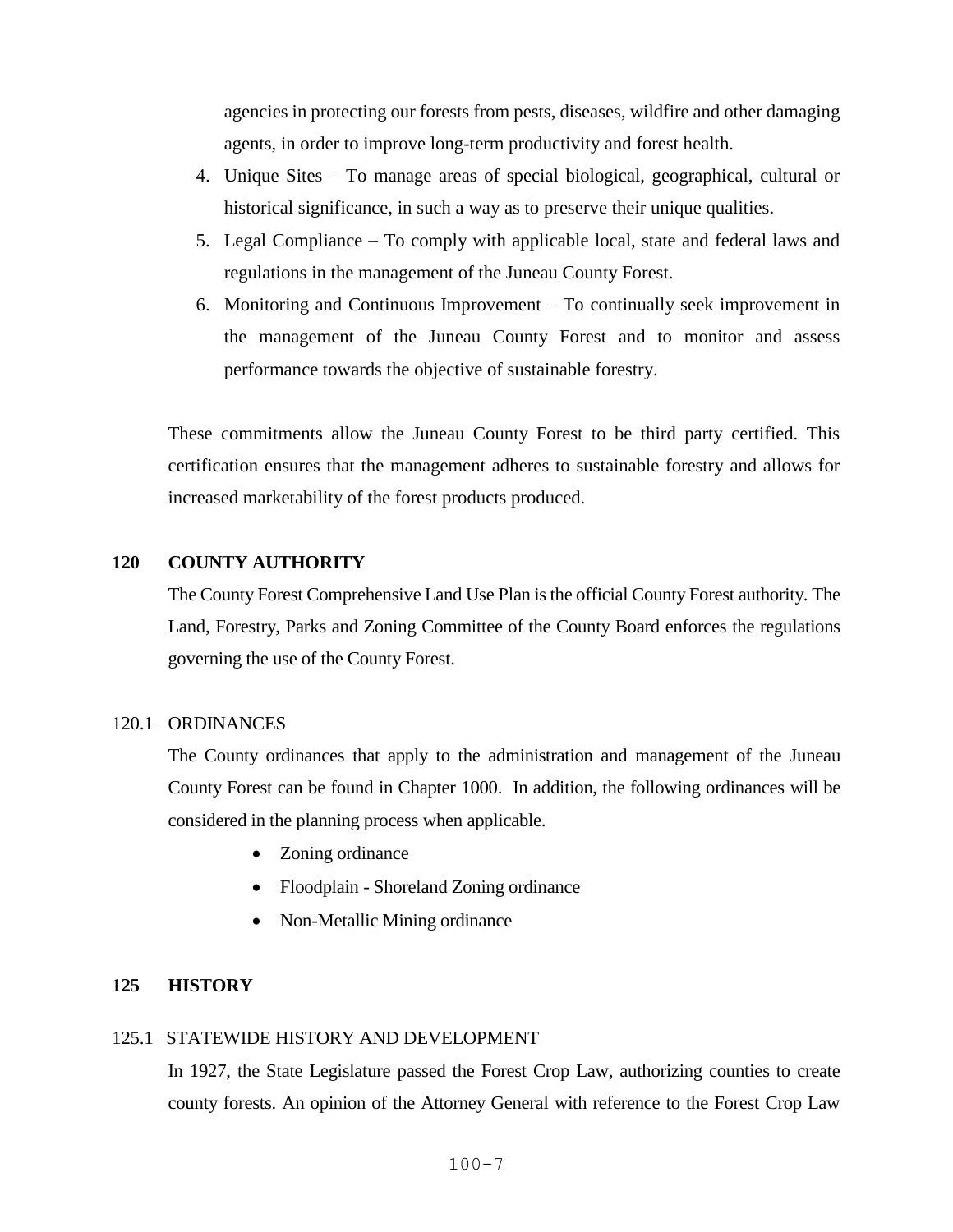stated that the counties would be exempt from the owner's share of annual tax. In 1929 the law was amended to create the County Forest Reserve Law. In 1963, several major revisions were made, creating the County Forest Law s28.11. The most notable change was the creation of a permanent program of forests that would be managed in accordance with a 10 Year Comprehensive Land Use Plan developed by the county, with the assistance of the Department of Natural Resources. Several grants and loans were created and remain available to counties to compensate for public uses of these county forest lands as stipulated in s28.11. To fulfill additional statutory obligations acreage share payments to towns are currently \$.30/acre, and towns with county forest land receive a minimum of 10% of the stumpage revenue from their respective County Forest each year.

In 2020, thirty counties in Wisconsin owned approximately 2.4 million acres entered under the County Forest Law.

### 125.2 JUNEAU COUNTY HISTORY AND DEVELOPMENT

The first record of public forest land resources appears in the 1858 Juneau County Board proceedings. Tax certificates from lands abandoned by early farmers and lumbermen created a problem of "excess tax delinquency" between the towns and county. In 1924, the County Board passed a resolution petition its state representatives to introduce legislation that would fund forestry improvements on county held land.

As noted above, the State Legislature authorized the creation of County Forests under the Forest Crop Law in 1927. On February 13, 1933, a resolution for establishment of the Juneau County Forest was approved. The following acreage was originally enrolled:

| Acres     |
|-----------|
| 1,918.71  |
| 11,139.00 |
| 8,025.73  |
| 23,296.28 |
| 9,922.00  |
| 54,301.73 |
|           |

In November 1934, the State Conservation Department began negotiations with the County for acquisition or lease for a "Nesting Area" for the conservation of wildlife. A lease was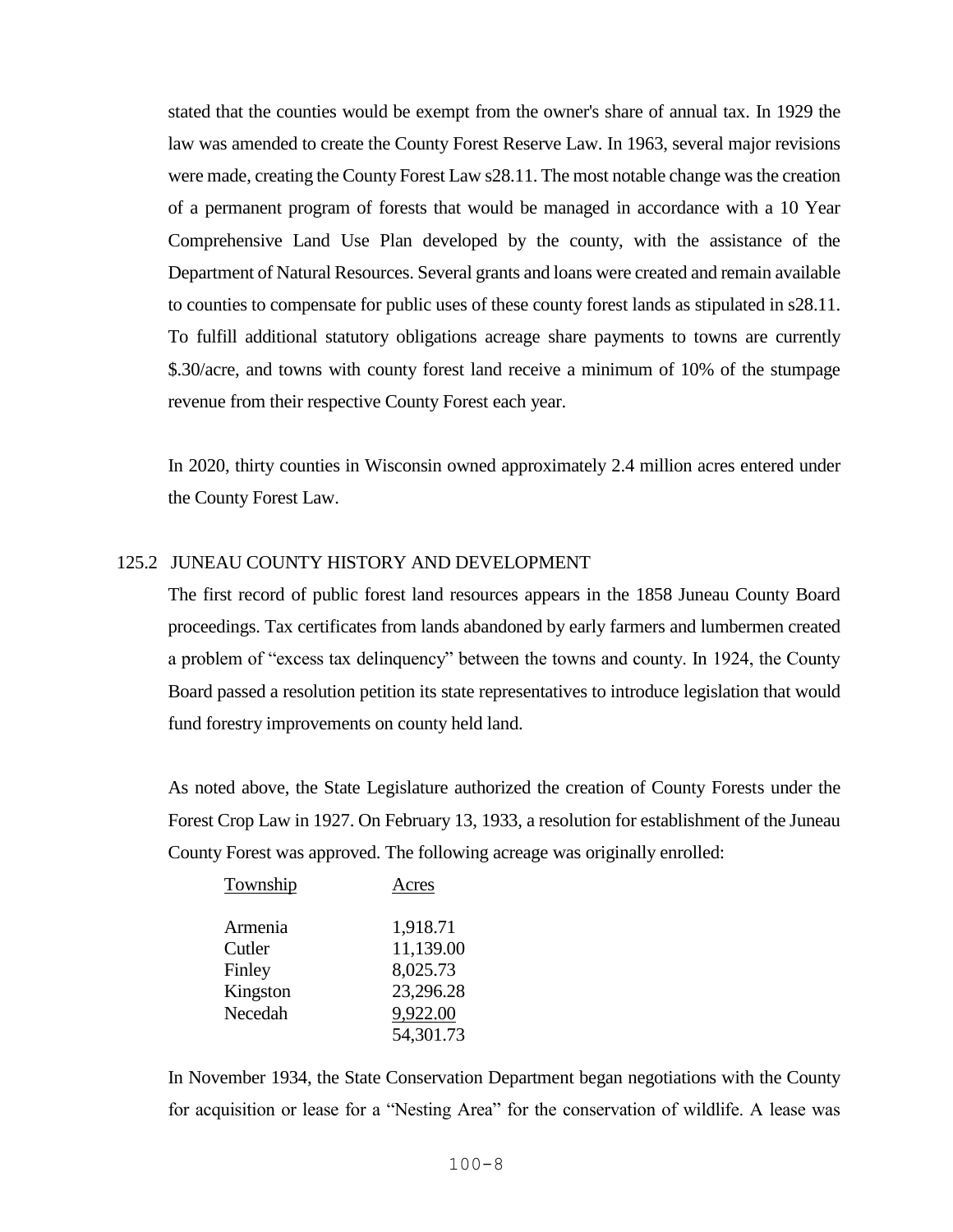approved, but in 1935 the Federal Government indicated a desire to acquire title to the land at a price of \$1.75 per acre. The County Board agreed to sell 48,835 acres in Kingston, Finley and Cutler Townships in 1936. The land was withdrawn from the County Forest Crop Law to establish the Necedah National Wildlife Refuge and the Meadow Valley Wildlife Area (Central Wisconsin Conservation Area). After the sale, only about 7,374.95 acres remained under the County Forest at that time.

Since then, The Juneau County Forest has increased in size through the addition of other tax delinquent land. A significant part of the growth occurred in Armenia Township. In 1938, the County Board received a petition signed by 100% of the landowners in Armenia Township and approved by the Town Board. It asked the County to request that the U.S. Government resettle the residents of Armenia Township to more productive lands and establish a Forest Reservation and Wild Game Refuge. As a result, the County Board resolved in May 1939 to zone the Township of Armenia as a Forest and Recreation District and to retain tax delinquent land in public ownership. The Zoning ordinance was repealed in 1959 to allow for the development of a new county-wide zoning ordinance. Neither private landowner relocation nor a federal refuge materialized. At this time, Juneau County would own and manage about 6,000 acres of County Forest and 1,000 acres of what it considered Community Forest in Armenia Township which would later be enrolled into the Juneau County Forest.

From 1936 until 1964 the Juneau County Forest was managed with the County Clerk as parttime administrator. That position served as bookkeeper and secretary for the Land and Forestry Committee. Continued expansion of the forestry program and a parks program caused the County Board to combine the Forestry and Parks programs under one department in 1981. A new managerial position to administer forest and park land was also created. In March of 1982, The Forestry, Parks and Zoning Committee hired its first County Forest Administrator, Dale Dorow. Dale Dorow continued as County Forest Administrator until retiring after 26 years of dedicated service in 2008. In December of 2008, Juneau County hired Brian Loyd as Administrator of the Forestry Department. Brian Loyd continues to oversee the Department to this day.

More recently in 2013, Juneau County completed a land purchase with the aid of the Knowles-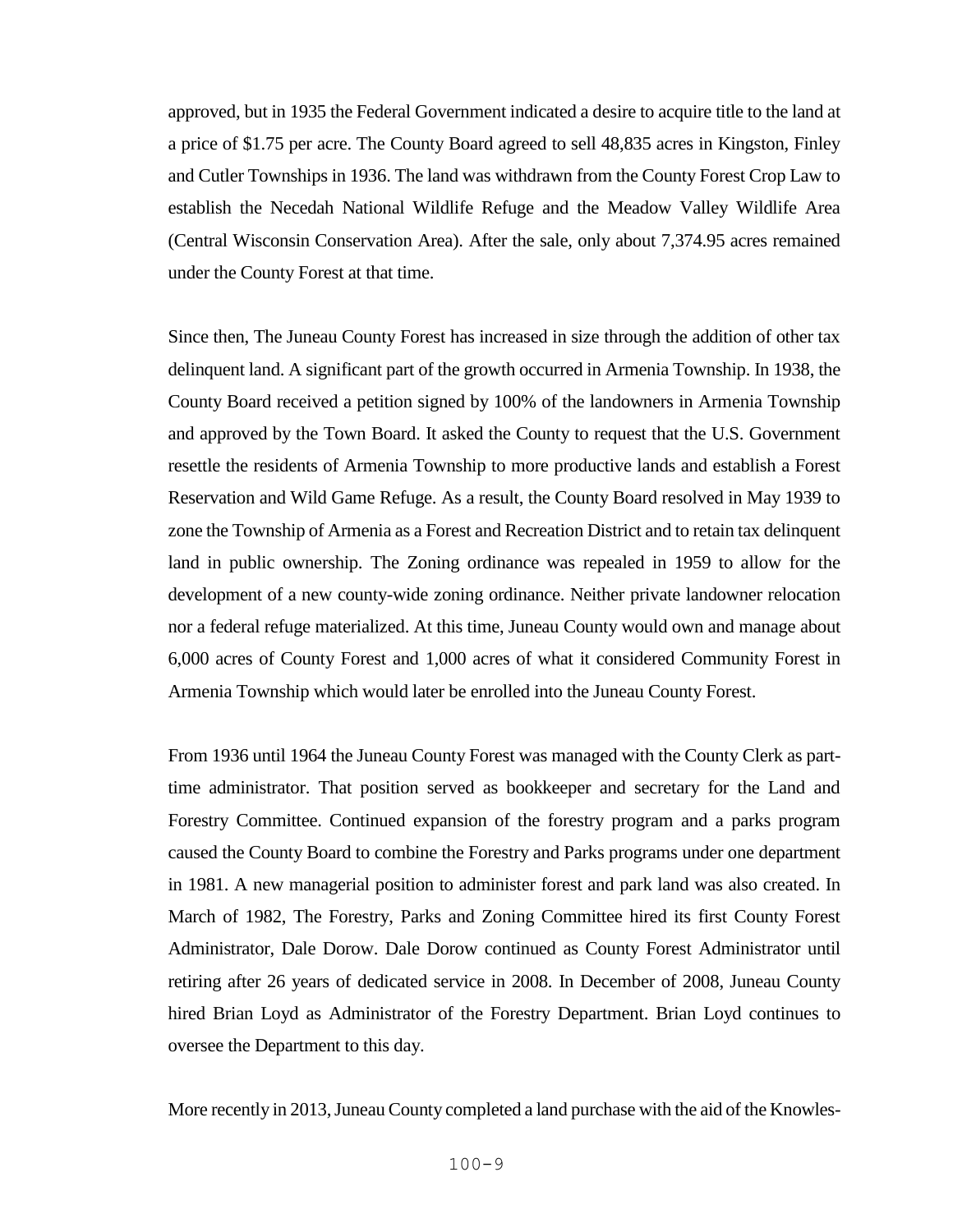Nelson Stewardship Program to acquire 876 acres of forest land in the Yellow River Bottomlands of Finley Township. The land purchase fit within the blocking boundary of the County Forest and advanced the County's goal to provide conservation, watershed protection, recreation and working forest benefits to its citizens. The land purchase increased the Juneau County Forest holdings to its present-day total of 17,798 acres.

### 125.3 WISCONSIN COUNTY FORESTS ASSOCIATION

Juneau County is a member of the Wisconsin County Forests Association, Inc. (WCFA). This Association was incorporated on May 15, 1968 under Chapter 181 of the Wisconsin Statutes, without stock and not for profit. The WCFA Board of Directors is composed of fifteen delegates elected from County Forestry Committees who are members of the Association and two members at large.

WCFA provides a forum for consideration of issues and policy that are common to all of the county committees responsible for their respective County Forest programs, including those programs encompassed under s. 28.11 and chapter 77, Wis. Stats. WCFA also provides leadership and counsel to County Forest administrators and forestry committees through regular meetings and active committees on legislative and recreational issues. WCFA develops and implements a strategic plan. The organization's mission statement is as follows:

*Wisconsin County Forests Association provides leadership uniting the interests of the world's largest county forest program while ensuring long term forest health and sustainability.*

## 125.4 TRENDS

The values and uses of the Juneau County Forest contribute significantly to fulfilling many of society's ecological and socioeconomic needs now and in the future. Changing trends will impact the values and uses of the Forest in coming years.

 Wisconsin's forests are continually undergoing change due to forest succession, climate change, natural disturbances and forest management activities. Most of the County Forest acreage statewide is a result of regeneration or planting from the early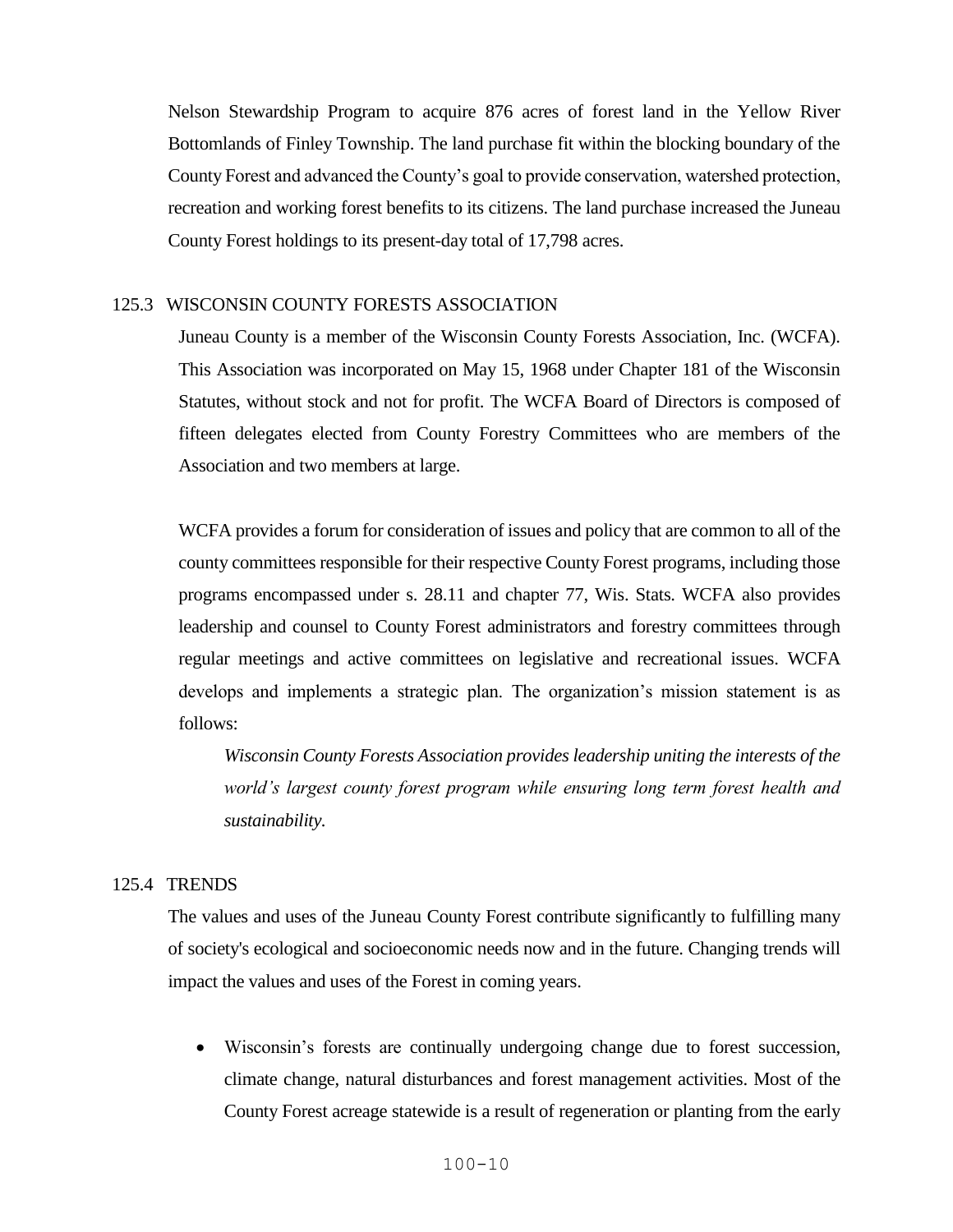to mid-1900. A noticeable trend on the Juneau County Forest has been the decline of jack pine. This decline is understood to be associated with the development of effective wildfire suppression techniques and past management favoring conversion to red or white pine plantations. This trend is slowly being reversed by efforts to direct seed jack pine in areas affected by oak wilt. Emerald ash borer has also impacted ash trees throughout Juneau County and a significant decline in ash trees is expected.

- Conflict over timber management practices will likely continue to increase as more individuals and groups demand greater involvement in forestry decisions. Practices such as clearcutting and even-aged management will continue to be controversial. Efforts to educate the public on the merits of these sound forest management techniques will continue.
- Similar to other rural counties, Juneau County may experience funding problems as municipalities are being required to provide more services with less money. Potential losses of revenue from decreased shared revenues and resistance to tax increases may make county timber revenues increasingly important to the finances of county governments. This is complicated by increasing public pressure to reduce timber harvests on county forests.
- The further study of flora and fauna and their habitat needs are leading to a growing list of threatened and endangered species. This new knowledge is leading to more comprehensive land management and protection for species but can also impose limitations on forest management activities. Mitigating measures and restrictions can seasonally limit or impede both forestry and recreational goals. The cumulative effect of restrictions have the potential to impact timber markets, logging jobs and timber revenue.
- Invasive species, insects and disease pose an ever-increasing threat to the County Forest. Oak wilt, emerald ash borer, garlic mustard, buckthorn, honeysuckle, reed canary grass and other threats have all gained a foothold in Wisconsin's forests. Increased travel and trade, along with global climate change may enable even more